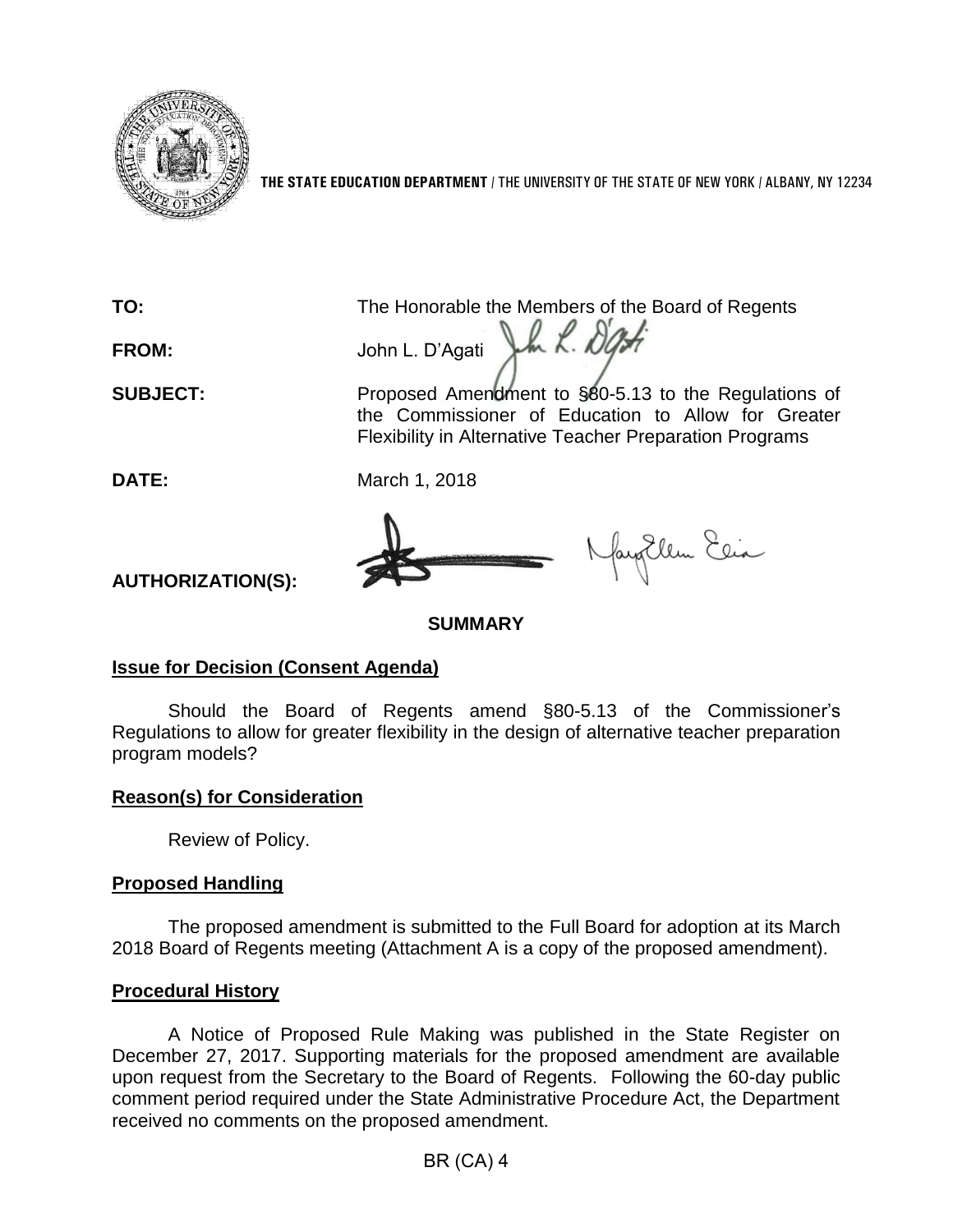#### **Background Information**

Alternative teacher preparation (ATP) programs in New York State are designed to attract highly competent people who possess a bachelor's degree with a major in the subject they plan to teach, but who initially lack courses in teaching. ATP programs qualify candidates for Transitional B certification validating their employment as teacher of record as they transition to meeting all requirements for initial teaching certification. The model currently supports programs in the State, including the NYC Teaching Fellows and Teach for America programs.

ATP program admission requires that applicants have a 3.0 undergraduate GPA, and a major in the subject in which they plan to teach at secondary grade levels, or a liberal arts and sciences major for teaching at elementary grade levels.

Before qualifying for the Transitional B certificate, candidates must complete an intensive introductory program component, all required workshops, pass two certification exams (EAS and CST), and receive fingerprint clearance. In addition, regulations require the preparation institution to have written agreements with the employing school districts that clearly define a schedule of mentoring and support for the ATP candidate. ATP candidates receive mentoring and supervision during the entire period that they are both teaching and enrolled in the program.

The introductory program component must include a minimum of 200 clock hours of pedagogical study providing the candidate with pedagogical knowledge, understanding, and skills in areas including historical, social and legal foundations of education, special education and the multicultural education of ELL students. The introductory component must also include child development, instructional planning, effective teaching strategies, literacy and language acquisition, classroom management and at least 40 field experience hours of observation with a minimum of 6 hours focused on the needs of students with disabilities.

The Transitional B certificate is limited to the employing school district and remains valid only while the candidate is enrolled in the ATP program. The current regulation also requires the employing school district to provide a commitment to the candidate that they will employ the candidate full-time for three school years while they simultaneously complete required credit-bearing courses and seminars that are designed to link educational theory with classroom experience. Like traditional programs of preparation, the ATP candidates must complete coursework that addresses all areas of teaching competency required for initial certification.

Institutions are finding the requirements for a Transitional B certificate limiting because current regulations require the candidate to be employed full-time as teacher of record at the onset of their employment. Variations of the ATP model have been proposed where the ATP candidate is initially employed part-time and works in the classroom of the mentoring teacher of record. This variation emphasizes mentored scaffolded training where the teaching candidate can observe and practice skills, gradually assuming responsibility of their mentoring teacher's classroom, and ultimately teaching full-time as the teacher of record.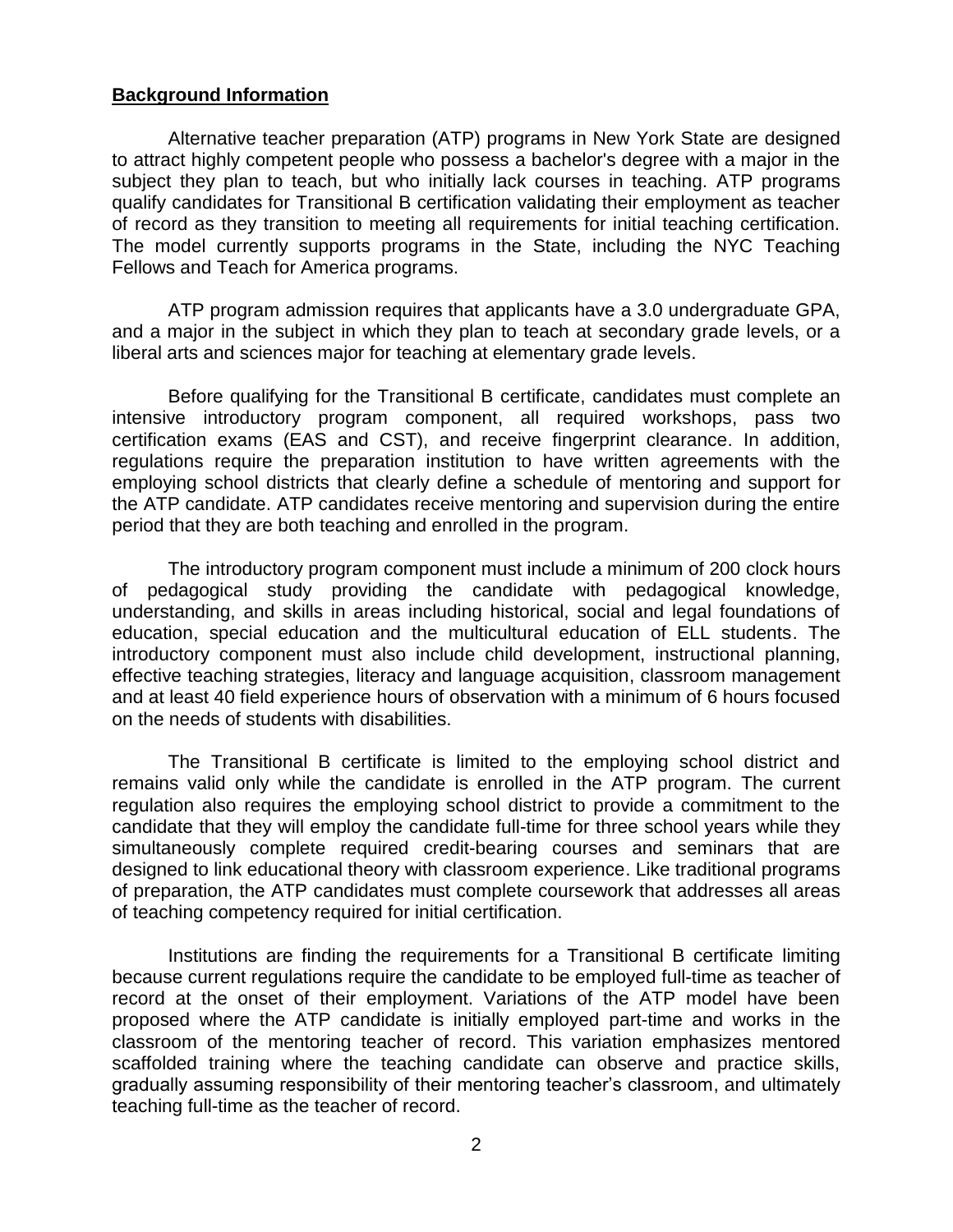### **Proposed Amendment**

The Department proposes an amendment to the regulation to provide more flexibility for scaffolded training. The proposed amendment maintains the three year employment commitment but in lieu of all three years being full-time, the proposed amendment allows a candidate to be initially employed part-time while gradually assuming more responsibility and then ultimately teaching full-time for at least one school year. This amendment would allow for a range of alternate program preparation models and would validate the employment service of Transitional B candidates while completing their alternative teacher preparation program. The proposed amendment also maintains the current rigor by making it clear that the employment and support commitment include at least one year of full-time mentored teaching to meet the experience requirements required for an Initial teaching certificate as prescribed in Section 80-5.13(b)(1)(ii) of the Commissioner's Regulations.

### **Related Regents Items**

#### [December 2017](http://www.regents.nysed.gov/common/regents/files/1217hed3.pdf)

(http://www.regents.nysed.gov/common/regents/files/1217hed3.pdf)

#### **Recommendation**

VOTED: That Section 80-5.13 of the Regulations of the Commissioner of Education, be amended, as submitted.

### **Timetable for Implementation**

If adopted at the March meeting, the proposed amendment will become effective on March 28, 2018.